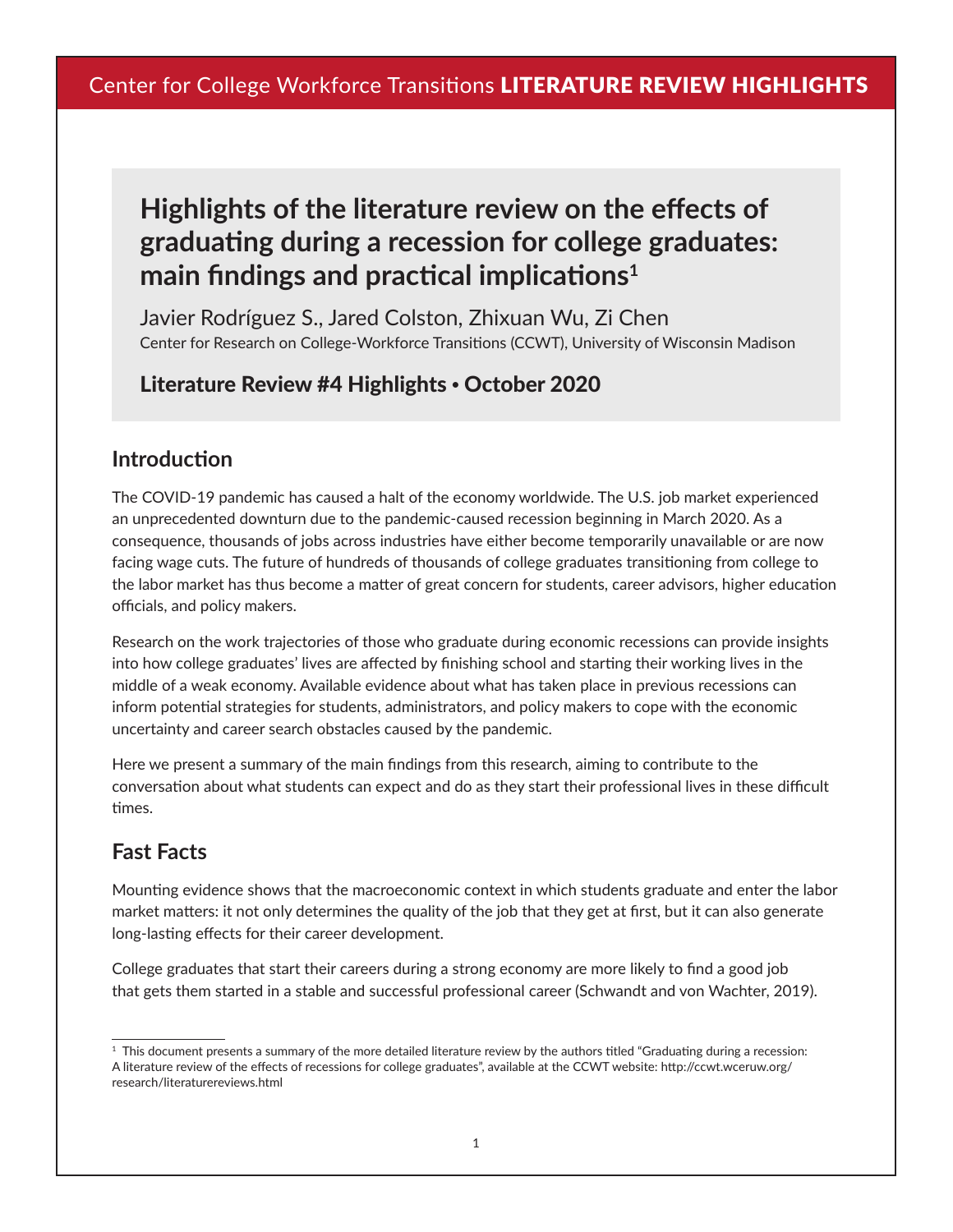Graduates that enter the job market during an economic recession often face worse prospects for their earnings, promotion opportunities and future employment (Oreopoulos et. al, 2012). The following are some findings from previous studies about the effects of recessions on a number of outcomes for recent college graduates.

- Heightened unemployment in the economy at the time of graduation often leads to reduced earnings for college graduates in their first year out of college, compared to their counterparts graduating in a strong economy. It has been established that, on average, a one percent increase in the rate of unemployment at the time of graduation leads to between two and four percent less in annual earnings in the first year after graduation. In practice, individuals who enter the labor market in a recession, when the unemployment rate increases by 3-4 points, earn between six and sixteen percent less than their peers who graduate in a strong economy (Schwandt and von Wachter, 2019; Oreopoulos et al., 2012; Kahn, 2010; Altonji et al., 2016; Genda et al., 2010).
- Annual earnings losses in the first year out of college occur because individuals who graduate in a recession, in general, have a hard time finding full-time work. As the search for jobs takes longer for them, the total earnings they make in a year decreases. Another reason is that, on average, they receive lower hourly wages for their work. Recessions do not necessarily affect the ability of new labor market entrants to find a job right out of college.
- Despite these losses, college graduates perform much better than individuals without a college degree. The effects of unemployment at labor market entry on first-year earnings of college graduates are nearly half of those for workers with a high school degree or workers who have some college education but did not obtain a degree. All in all, college graduates are less affected by the circumstances of the economy at the onset of their careers (Schwandt and von Wachter, 2019).
- A recession usually affects the earnings of recent graduates only during the first years of their working lives. The negative effects of the unemployment rate at graduation usually disappear within 5-7 years. These effects usually dissipate within 3-5 years for students who graduate from majors with high expected returns, but can last for up to 10 years for students with degrees from lower return majors (Altonji et al., 2016).
- Effects dissipate because, within the first 4-5 years of work experience, graduates that start their careers in a weak economy switch to increasingly higher quality employers that pay better and are better matches for their level of skill. Then, along with economic recovery and through professional growth, college graduates continue to experience earnings increases (Oreopoulos et al., 2012).
- Recession periods also mean that many graduates go back to school. Postsecondary enrollment increases during economic recessions, in general. For recent college graduates, the likelihood of enrolling in graduate school increases during a recession (Foote and Grosz, 2020; Johnson, 2013).
- Regarding other outcomes, graduating in a recession has the effect of delaying marriage and having kids for men, and some evidence suggests that the effect is the opposite for women (Kawauchi and Kondo, 2020; Maclean et al., 2016).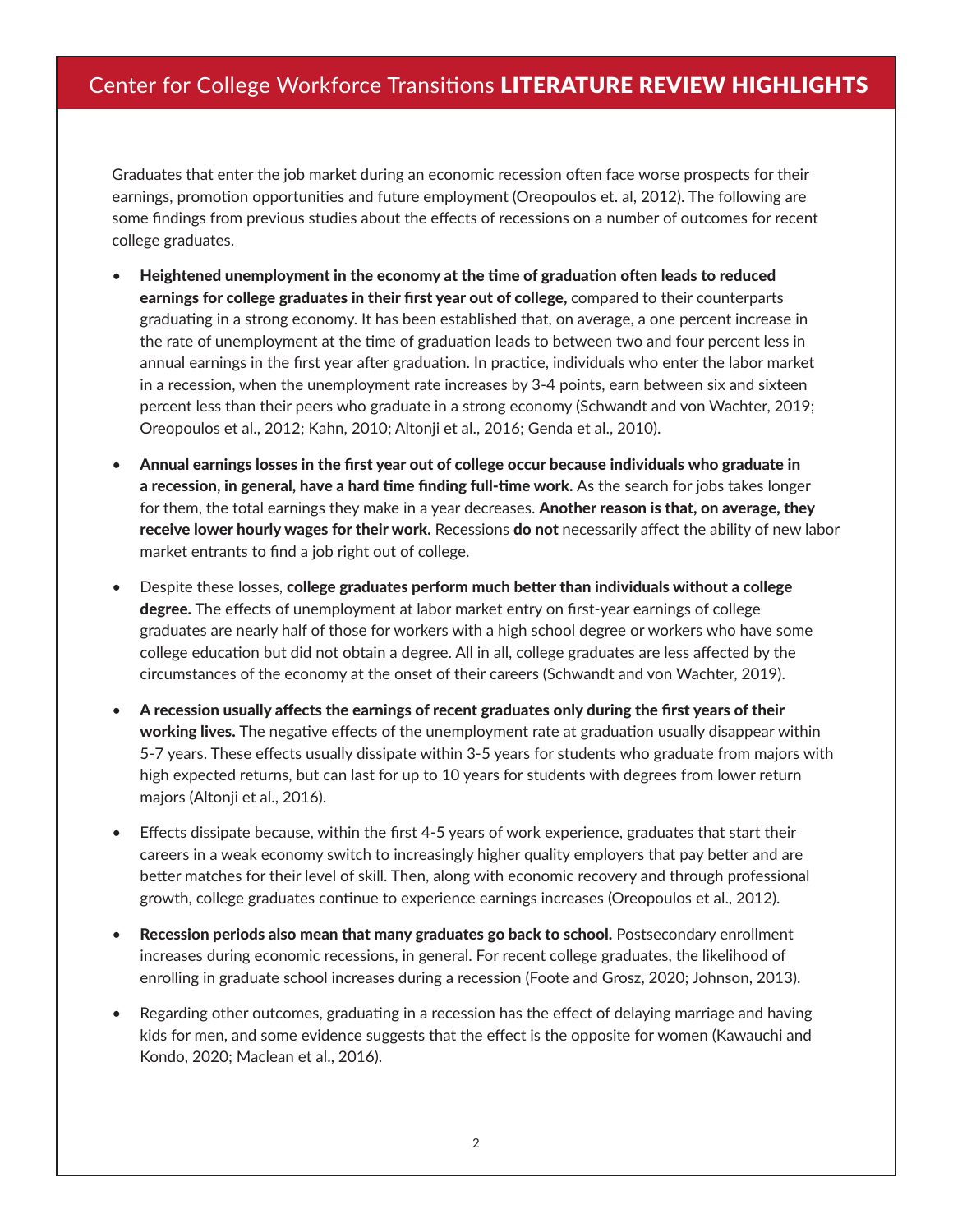• Graduating in recessions may have effects over individuals' health, but causal relationships are difficult to establish. Some evidence suggests that increased unemployment has an accumulated effect on mortality and life expectancy, where reductions in life expectancy are observed for individuals that enter the labor market during weak economic conditions. A recession labor market entrant may also adopt unhealthy behaviors, such as smoking or drinking, but these associations remain to be further explored (Maclean, 2013; Hessel and Avendano, 2013).

### **Summary of Findings**

#### Effects on post-graduation earnings and employment

Graduating and finding a job during an economic recession directly affects young workers' earnings at the beginning of their working careers. Studies have found that that, on average, a one percent increase in the rate of unemployment at the time of graduation leads to between two and four percent less in annual earnings for new workers in the first year of their working life. In practice, this means that individuals who graduate and enter the labor market in a recession, when the unemployment rate increases by 3-4 points, earn between six and sixteen percent less than their peers who graduate in a strong economy, in their first year out of college.

Two main reasons explain this loss of earnings during the first year of work: individuals who graduate in a recession work less than year-round full-time jobs and/or receive lower hourly wages for their work. The loss in earnings does not occur because recession graduates are more likely to be unemployed in their first year.

Despite these initial losses, studies suggest that the negative effects of the unemployment rate at graduation disappear within 5-7 years. Within 5-7, college graduates who graduate in a recession are able to "catch up" with their counterparts, meaning that they close the gap and start earning the amount the would've earn had they graduated in a period of economic prosperity.

The catch up in earnings process occurs in two phases. First, graduates that start their careers in a bad economy find jobs with unsatisfying employers, but tend to switch to increasingly higher quality employers in their first 4-5 years. These are employers that pay better and fit better with their skills and abilities. In this first phase earnings grow rapidly. Then, after they attain better positions at better firms, although college graduates continue to experience increases in earnings in their industry, earnings growth slows down (Oreopoulos et al., 2012).

While college graduates are better-off than workers without a college degree in terms of their ability to recover from the initial shock of a recession, research also shows that there are differences among college graduates in their labor market trajectories. These differences are mainly observed between students from different college majors that, in turn, exhibit different earnings potential.

Comparing different quintiles in the distribution of college graduates based on their predicted earnings by major at the time of graduation, Oreopoulos et. al (2012) showed that graduates in the bottom quintile, on average, reported 2.7% less in earnings in their first year for a one percent increase in the unemployment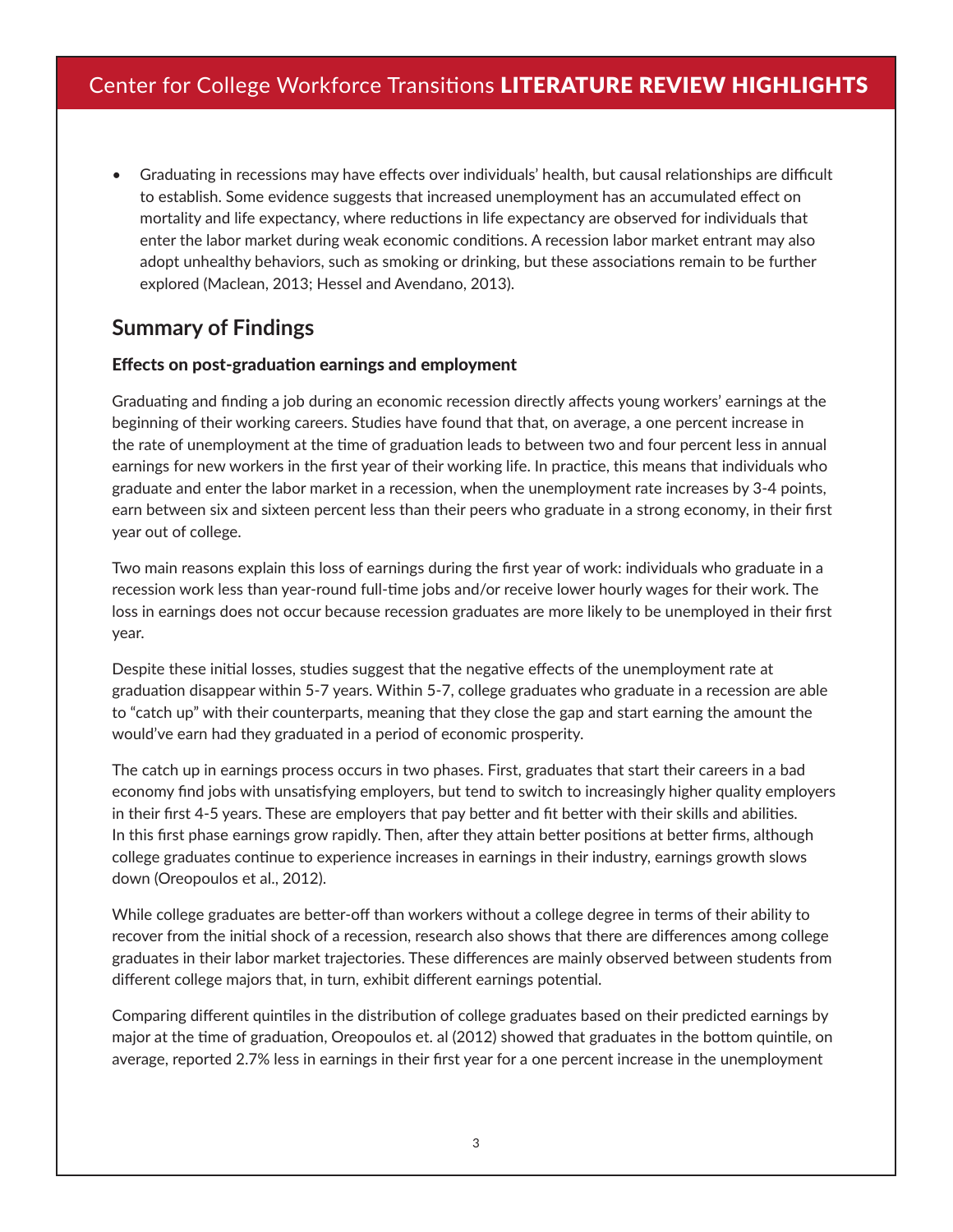rate at the time of graduation. Graduates in the middle quintile reported 2.3% less, and those in the top quintile reported earnings losses of only 1.5% in their first year. The authors' estimate for all graduates in the first year was 1.8% less in annual earnings.

The negative effects of entry conditions on annual earnings are also more persistent for graduates with the lowest predicted earnings. At 4-5 years of experience, these graduates reported, on average, about 1.7% less in earnings, and at 10 years of experience, the magnitude of their lost earnings remained, on average, at 1.6%. Graduates in the middle quintile of the predicted earnings distribution reported losses of 1.2% annual earnings at 4-5 years of experience, and the gap in earnings for them disappeared after 10 years of experience (Figure 4). Graduates from the top quintile were on average, able to catch up with the earnings of those who graduated in more prosperous times within five years (Oreopoulos et al., 2012).

#### Effects on Postsecondary Enrollment, Family Formation and Health

For recent college graduates, the likelihood of enrolling in a graduate school increases during a recession. One study indicated that a one standard deviation increase in unemployment for a given U.S. state was associated with an average increase in graduate school enrollment of 4.3% for women (Johnson, 2013). An earlier study found a similar result for men, with unemployment increases being associated with increased enrollment in graduate schools. This finding was higher for men with higher GPAs in their undergraduate career, and graduate school enrollment was concentrated in Ph.D. programs in STEM fields (Bedard & Herman, 2008).

Some evidence suggests that recession graduates are less likely to be married or have kids at midlife compared to non-recession graduates. One study found that men who graduate during periods of high unemployment were less likely to be married or have children at age 45. The effects for women seem to be different: women graduating during recessions were more likely to have children and were no different compared to their counterparts in their marriage rates (Maclean, Covington, & Sikora Kessler, 2016). Results also showed that the effects for men were largely concentrated in individuals with low-skill employment.

Some studies have found that economic downturns actually decrease the age at which women get married. Kondo (2012) found that a one percent increase in female unemployment is associated with, on average, a decrease of 0.416 years in the median age of marriage. Again, the effect is the opposite for men: a one percent increase in unemployment was associated with an increase of 0.178 years in the median age of marriage for men. These results, however, did not affect the overall share of women who were married by age 30 in the author's study. As a potential mechanism for the observed trend, the author suggested that women who already would have been married by age 30 without the increased unemployment were expediting the premarital courtship and increasing their search intensity, thus lowering the median age (Kondo, 2012).

Finally, the available evidence on downstream health effects of entering the labor market in a recession remains scarce. The effect that has been most credibly identified as causal pertains to reduced life expectancy. Schwandt and von Wachter (2020) established that the nearly four percent increase in unemployment at labor market entry that some cohorts experienced resulted in an effect that accumulates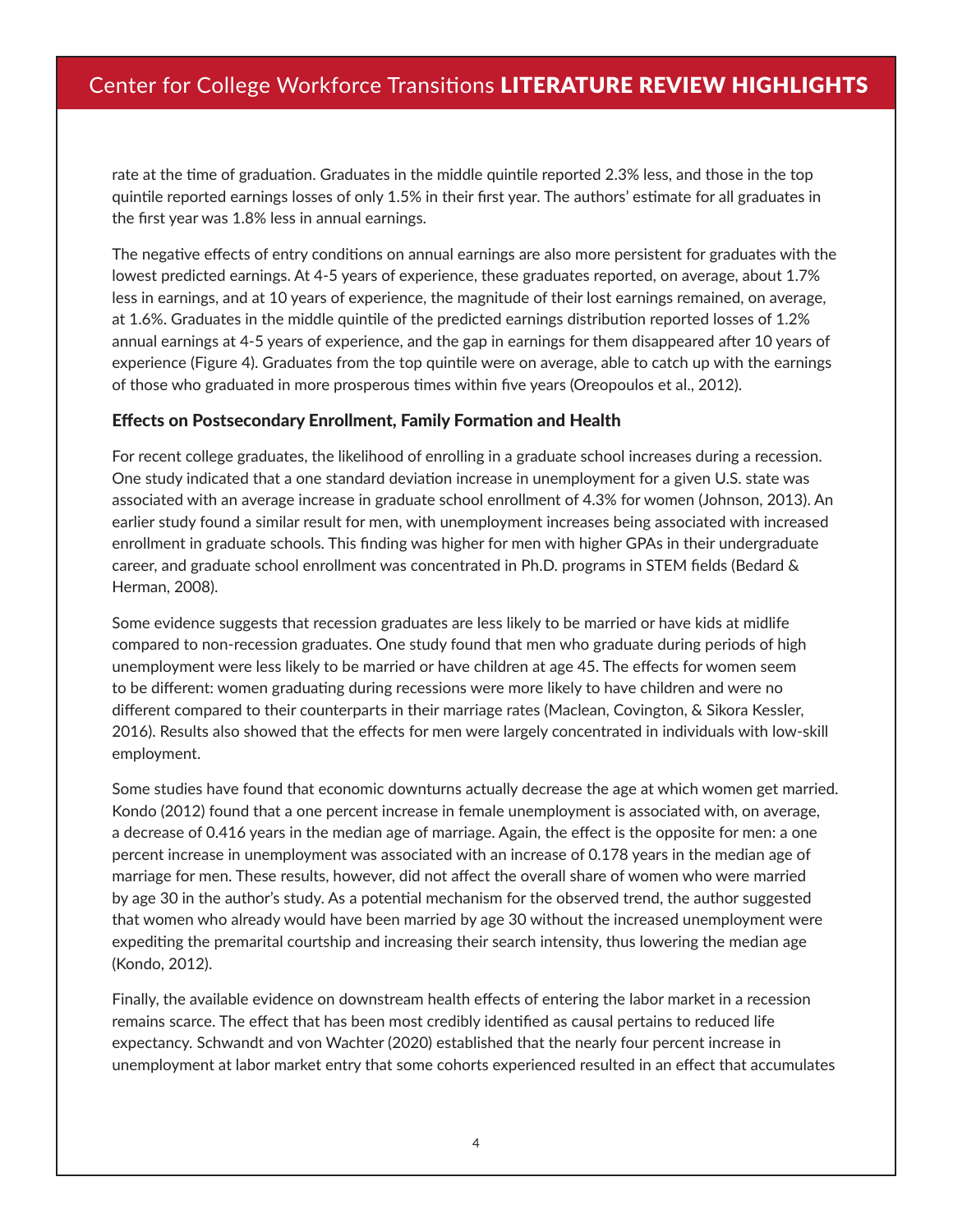over the life cycle of individuals and results in a reduction of between 6-8 months in life expectancy. Other health effects are not clear, and the mechanisms by which heightened unemployment at the time of graduation may cause poor health outcomes in midlife or later remain actively debated.

#### **Practical Implications**

This review shows that recessions have an effect on college graduates entering the labor market that is independent of their individual characteristics and, ultimately, presents itself beyond their control. As recessions are periods of great uncertainty that can bring feelings of insecurity and affect young adults' mental health, it is important to note at the outset that struggles following college graduation are not a matter of personal failure. As this review of the research shows, equally capable, qualified, and skilled individuals exhibit disparate outcomes right out of college just by virtue of entering the labor market when jobs are scarce and the unemployment rate is high.

That acknowledged, the research reviewed here is instructive for advancing our thinking on what college graduates can expect, and the potential strategies they can adopt to effectively cope with the COVID-19 pandemic and its accompanying recession.

Recession graduates are more likely to find starting jobs that do not match their level of skill and/or interests. A fact about recessions is that employers may opportunistically inflate the skill or experience requirements for positions in their firms in order to maintain productivity (Hershbein and Kahn, 2018; Modestino et al. 2016). Younger workers and new entrants may be affected by this shift in the structure of the labor market and may have to take positions typically filled by individuals with lesser levels of skill.

Although one's starting position can generate long-term consequences, these consequences are not all equal; some positions are good steppingstones for career advancement while others can hinder advancement in a more permanent way. Workers in the long-run can benefit from continuously develop job search skills in order to find a better match that offers more prospects for promotion or wage growth. Job search skills include networking, resume building, cover letter writing, interviewing skills, finding job opportunities, etc.

Frequent job mobility is a fact of working life for virtually all workers under normal circumstances. Young workers move quite a bit during their first years of work experience, and these frequent moves between employers allow them to attain better paying jobs. As noted earlier, recession graduates are likely to start in worse starting jobs as a result of the economic downturn. Young workers can benefit from alternative opportunities that become rapidly available as the economy recovers –that is, staying aware of potential opportunities is particularly important as workers get re-matched with new jobs during periods of economic recovery. This may require individuals to consciously develop internal (e.g., career adaptability) and external resources (e.g., support network) to enable themselves to cope with unstable labor market and frequent job transitions (Savickas, 2012).

Starting in a "bad economy" can be difficult and discouraging. Nevertheless, job market signals remain important through the first years of young workers professional lives. **Constant development or** acquisition of new skills will always be relevant, particularly in this everchanging economy environment.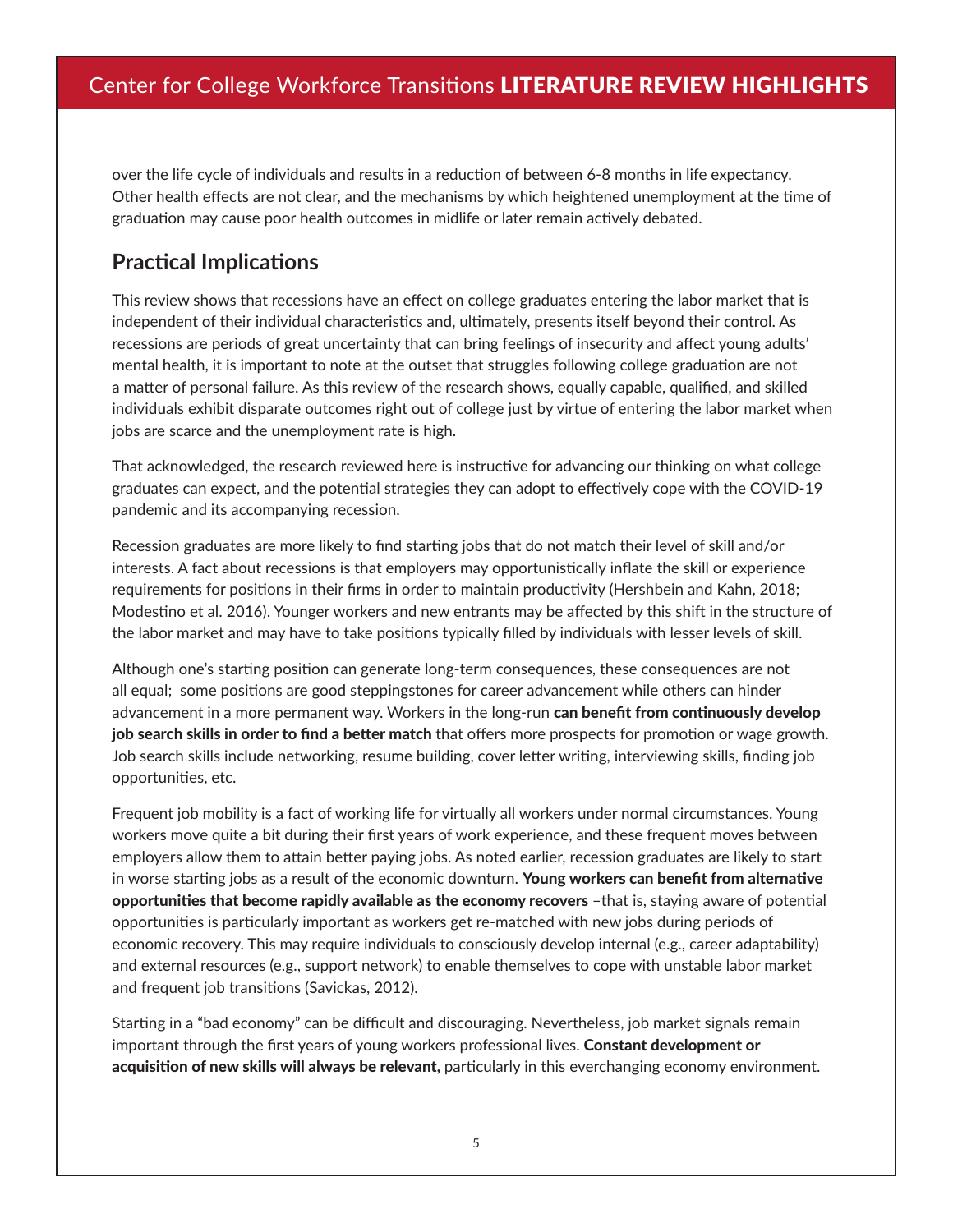Job requirements and desired competencies may change rapidly due to the rise of new technology or social unrest. Therefore, students are encouraged to keep attention on needed skillset by desired industry or career path, and even more so when workers climb up job and wage ladders during post-recession recoveries.

In a similar vein, if circumstances are favorable, new graduates may be benefit from pursuing further formal education credentials. Considering further postgraduate education is important in several respects. In recessions, jobs become scarce and it becomes difficult to secure good-fitting full-time employment. Attending graduate or professional school can be a part-time alternative, with the prerequisite that personal circumstances and cost-benefit calculations make enrolling in school a realistic possibility. If personal finances or available financial aid makes it possible, research shows that further education serves as a signal of higher skills and makes workers more versatile in the pursuit of opportunities during times of economic recovery.

Additionally, it is worth keeping in mind that despite the negative effects, college graduates exhibit much better results at the beginning of their professional lives than workers who lack a college credential. All in all, a college degree remains an important source of protection against the ups and downs of economic cycles. It is thus worth noting that extra attention and support is needed for young people with disadvantageous education resources and access.

Higher education administrators, counselors and faculty might use the insights from the research reviewed here in order to inform their advising role. It is important to help graduating students calibrate their expectations according to the macroeconomic circumstances, help them know what to expect as they enter the labor market, and educate them in the dynamics that may affect their earnings, employment, health and other outcomes in the first few years out of college. Awareness of the obstacles but also a better understanding of the paths to recovery might be useful tools to approach the market for young new entrants.

In addition, higher education plays a critical role in developing students' career competencies, which can make students more resilient when facing changes and challenges after graduating from college and transitioning to workforce. Well-designed career intervention programs, events, and curriculums can not only help students build specific skills such as interview and networking but also boost students' sense of future planning, self-management, confidence, etc.

Finally, policy makers aware of this research might be better suited to design employment and assistance policies that can aid recession labor market entrants. A better understanding of the trajectories of workers in their first years out of college can help design and implement strategies to ameliorate this structural source of inequality.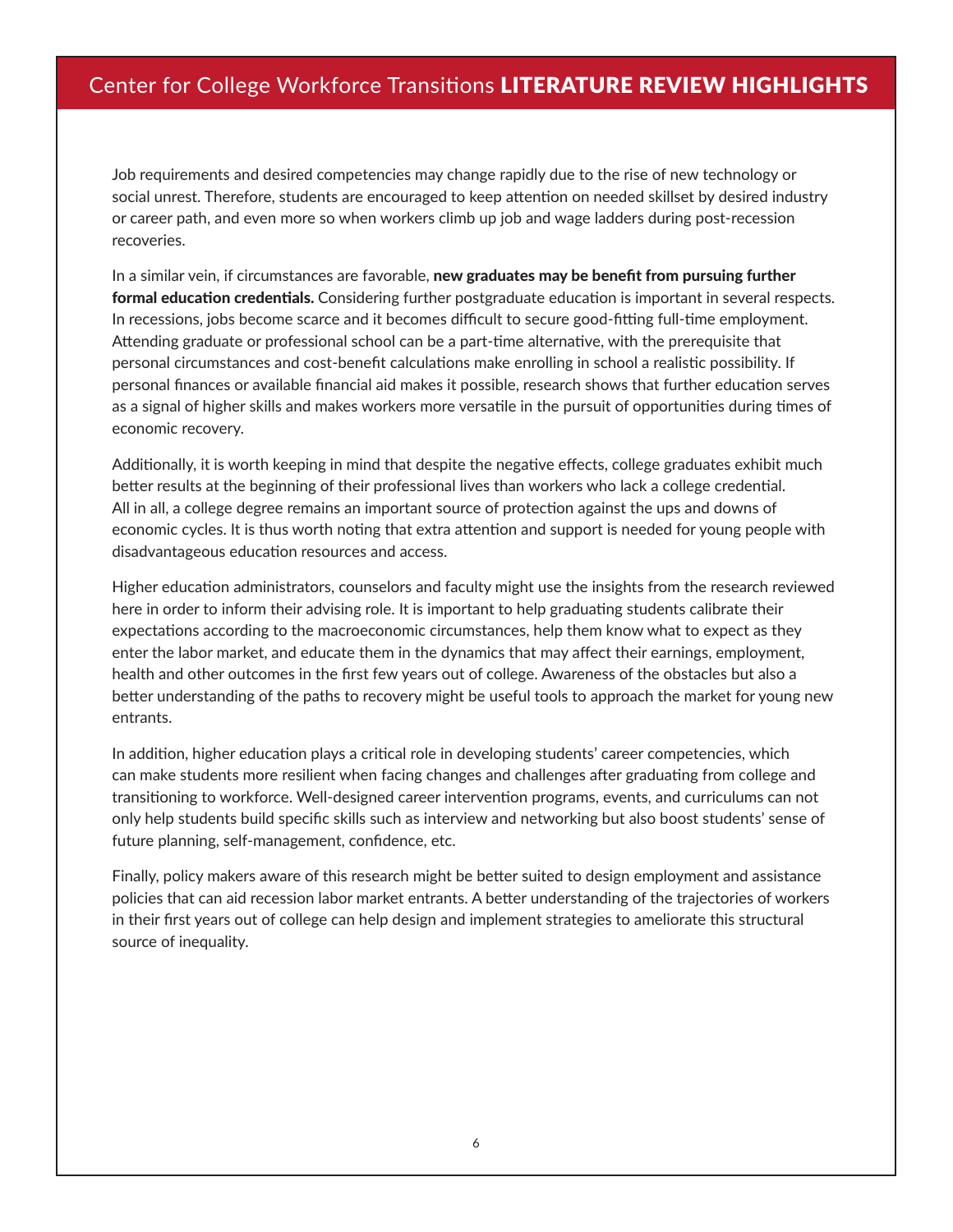#### **References**

- Altonji, J. G., Kahn, L. B., & Speer, J. D. (2016). Cashier or consultant? Entry labor market conditions, field of study, and career success. *Journal of Labor Economics, 34*(S1), S361-S401.
- Bedard, K. & Herman, D. A. (2008). Who goes to graduate/professional school? The importance of economic fluctuations, undergraduate field, and ability. *Economics of Education Review 27,* 197-210.
- Foote, A., & Grosz, M. (2019). The effect of local labor market downturns on postsecondary enrollment and program choice. *Education Finance and Policy,* 1-50.
- Genda, Y., Kondo, A., & Ohta, S. (2010). Long-term effects of a recession at labor market entry in Japan and the United States. *Journal of Human resources, 45*(1), 157-196.
- Hessel, P., & Avendano, M. (2013). Are economic recessions at the time of leaving school associated with worse physical functioning in later life?. *Annals of epidemiology, 23*(11), 708-715.
- Johnson, M. T. (2013). The impact of business cycle fluctuations on graduate school enrollment. *Economics of Education Review 34,* 122-134.
- Kahn, L. B. (2010). The long-term labor market consequences of graduating from college in a bad economy. *Labour economics, 17*(2), 303-316.
- Kawaguchi, D. and Kondo, A. (2020). The effects of graduating from college during a recession on living standards. *Economic Inquiry, 58*(1), 283-293.
- Maclean, J. C. (2013). The health effects of leaving school in a bad economy. *Journal of Health Economics, 32*(5), 951-964.
- Maclean, J. C., Covington, R., & Sikora Kessler, A. (2016). Labor market conditions at school-leaving: Longrun effects on marriage and fertility. *Contemporary Economic Policy, 3*4(1), 63-88.
- Oreopoulos, P., Von Wachter, T., & Heisz, A. (2012). The short-and long-term career effects of graduating in a recession. *American Economic Journal: Applied Economics, 4*(1), 1-29.
- Schwandt, H., & Von Wachter, T. (2019). Unlucky cohorts: Estimating the long-term effects of entering the labor market in a recession in large cross-sectional data sets. *Journal of Labor Economics, 37*(S1), S161-S198.

\_\_\_\_\_\_\_\_ (2020). *Socioeconomic decline and death: Midlife impacts of graduating in a recession* (No. w26638). National Bureau of Economic Research.